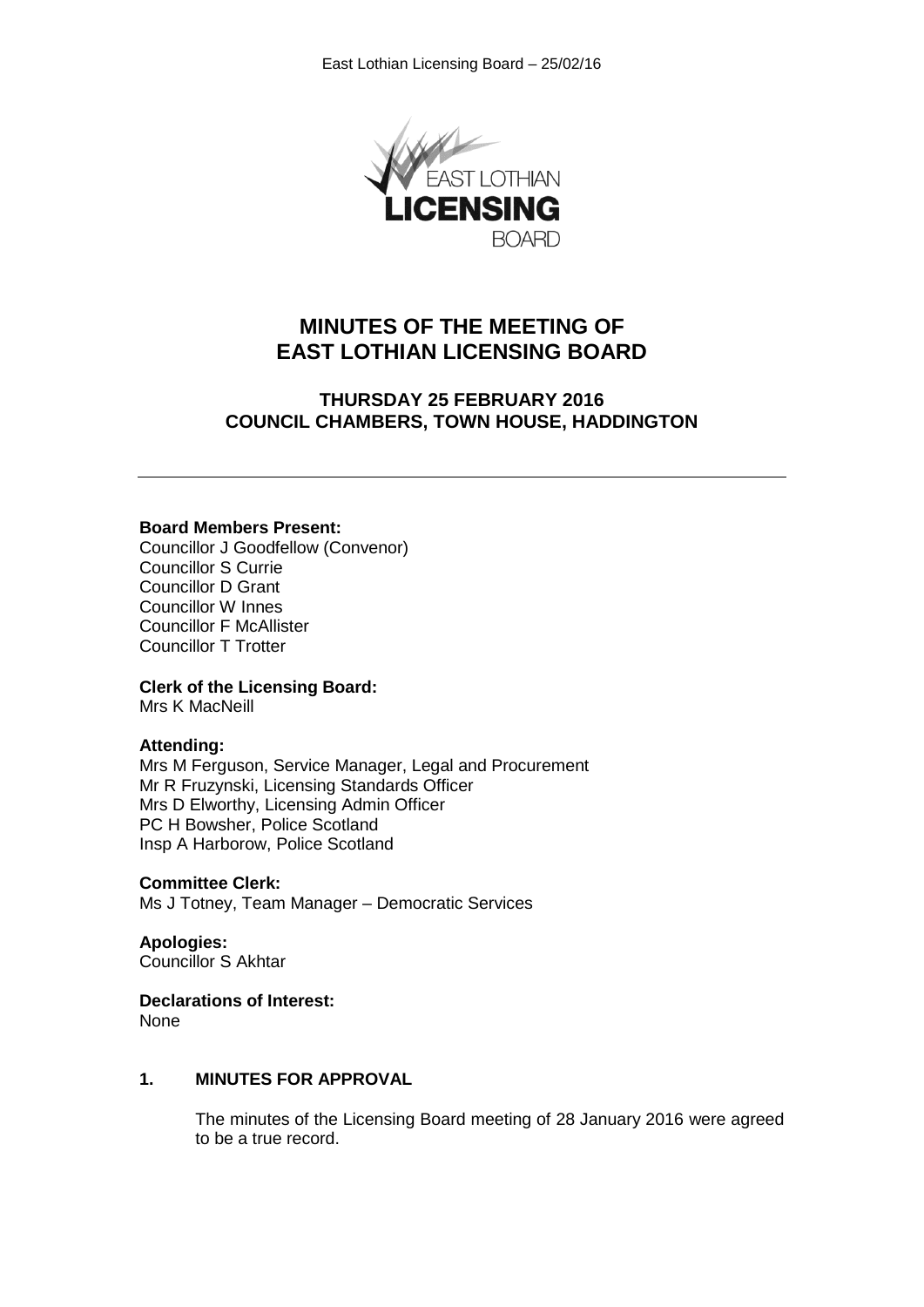# **2. PERSONAL LICENCE APPLICATION**

#### **Michael Gowenlock**

The applicant, Mr M Gowenlock, was present.

The Clerk advised that no objections had been received and that the applicant had two unspent convictions.

Police Scotland had nothing to add to their report. In response to Councillor Goodfellow, Inspector Harborow advised that convictions are spent five years from the date of conviction.

Mr Gowenlock apologised for omitting to disclose one of the offences in his application for a personal licence. He stated that given the time that has passed, he genuinely thought that this was a spent conviction. In response to Councillor Currie, he informed the Board that he was a team manager at the Co-Operative Group and that he had future career aspirations. He added that all staff who are in management roles in the Co-Operative Group require to have a personal licence.

Councillor Innes acknowledged that Mr Gowenlock was trying to move forward with his career and supported the application.

Councillor Currie stated that, on balance, granting the licence would be the right way forward and stressed the level of trust that the Board places in individuals. He supported the application.

#### **Decision**

East Lothian Licensing Board unanimously agreed to grant a personal licence.

## **3. OCCASIONAL PREMISES LICENCE**

## **PAN CONVENIENCE STORE, 5 HAWTHORNE ROAD, PRESTONPANS**

Ms J Hood, Licensing Practitioner, was present to represent the applicant. Mr A K Nadeem, applicant, was also present.

The Clerk advised that the occasional premises licence application seeks to cover the period 17 February 2016 to 1 March 2016 for the off sale provision of alcohol. She advised Board members that the applicant has applied for a series of occasional premises licences and referred members to the objections from Police Scotland. The Clerk added that an application for a full premises licence would be presented to the March 2016 Board meeting.

With the agreement of the Board, Ms Hood tabled an additional compliance document.

Ms Hood asserted that her client is determined to prove to the Board that he is a fit and proper person to hold a premises licence. She referred to her representation to East Lothian Licensing Board on 28 January 2016 on behalf of Mr Nadeem and reported that a highly successful meeting had taken place on 27 February 2016 between Inspector Harborow, PC Bowsher, Mr Nadeem, Mr Younis, Mr Younis' son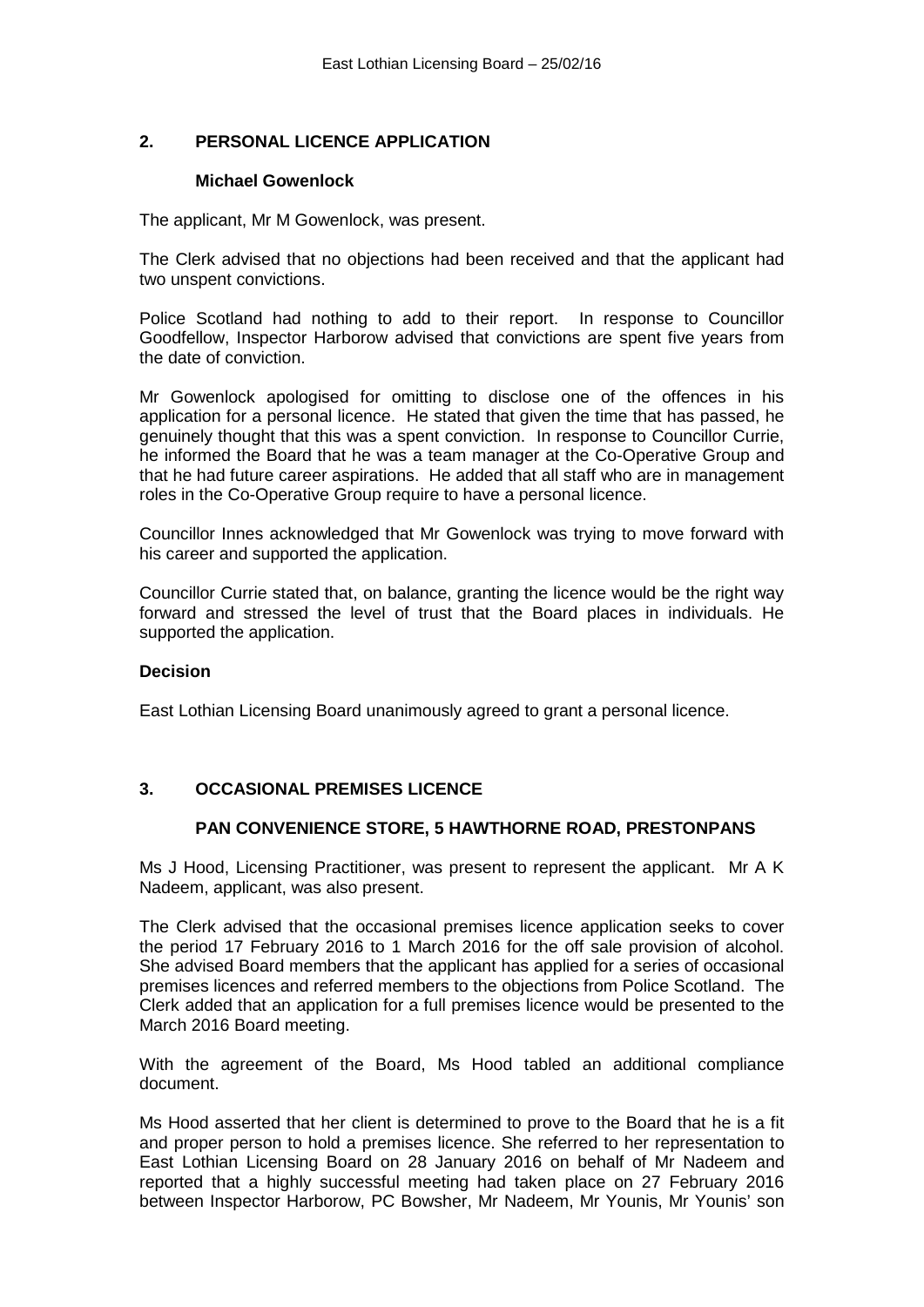and herself. Ms Hood provided detailed information about the matters discussed at the meeting. In particular, she informed the Board that Police Scotland are content that Mr Nadeem has the right to be in the premises and that, if granted, her client will be the occasional licence holder for the premises.

Ms Hood provided an update on the compliance measures that have been introduced; advised that Mr Rasa along with the member of staff who had failed the test purchase were no longer employed by Mr Nadeem; restated that the objection from Police Scotland does not relate to her client; stressed that if the premises licence had been transferred by Mr Younis, and not surrendered, this application would not be before the Board; reported that her client will appoint other people to take over the running of his two other stores, thereby allowing him and his wife to concentrate on managing Pan Convenience Store; and indicated that staff are aware of the imminent enhanced level of training that will be delivered if the occasional premises licence is granted.

In addition to his written report, the Licensing Standards Officer (LSO) commented that many of the compliance measures that have been introduced are in fact standard best practice. He added that the Board need to be convinced that these enhanced measures will actually be implemented.

In response to Councillor Currie, the LSO stated that an application for an occasional premises licence is not subject to the same scrutiny as an application for a full premises licence. He therefore stands by the view stated in his report that the grant of occasional premises licence/s should be refused pending the Board's consideration of an application for a new premises licence. He added that the matter of overprovision is not taken into consideration with regard to occasional premises licence applications. Answering further questions from Councillor Currie, the LSO highlighted a number of relevant points from his report which indicated that, since November 2015, the business has not been properly run by Mr Nadeem.

Replying to Councillor Innes, the LSO confirmed that Mr Nadeem has a licence to sell alcohol elsewhere in East Lothian and that it is not his intention to ask the Board to review this other licence or the personal licence held by Mr Nadeem's wife.

Inspector Harborow referred to the very positive meeting that had taken place with Mr Nadeem, Ms Hood and others yesterday. He reported that the business ownership issue appears to have been resolved; that he feels reassured by the fact that Mr Nadeem will only be managing this one store going forward; and commented that the compliance measures which have been introduced are nothing less than would have been expected. He echoed the views from the LSO regarding the delivery of the compliance measures to a high standard. However, he stated that he had no reason to doubt these would be delivered, given the very positive meeting that had taken place. Nonetheless, he urged the Board to reflect on the totality of the information provided by Police Scotland regarding this application.

In response to probing questions from Councillors Goodfellow and Currie, Inspector Harborow confirmed that Police Scotland continue to object to this application although the objection is not as robust as the one presented at the January 2016 Board meeting.

The Clerk confirmed that if there had not been an objection from Police Scotland, this application would not be before the Board for consideration.

PC Bowsher commented that as the premises licence had been surrendered, there was no opportunity for Police Scotland to request a review of the licence.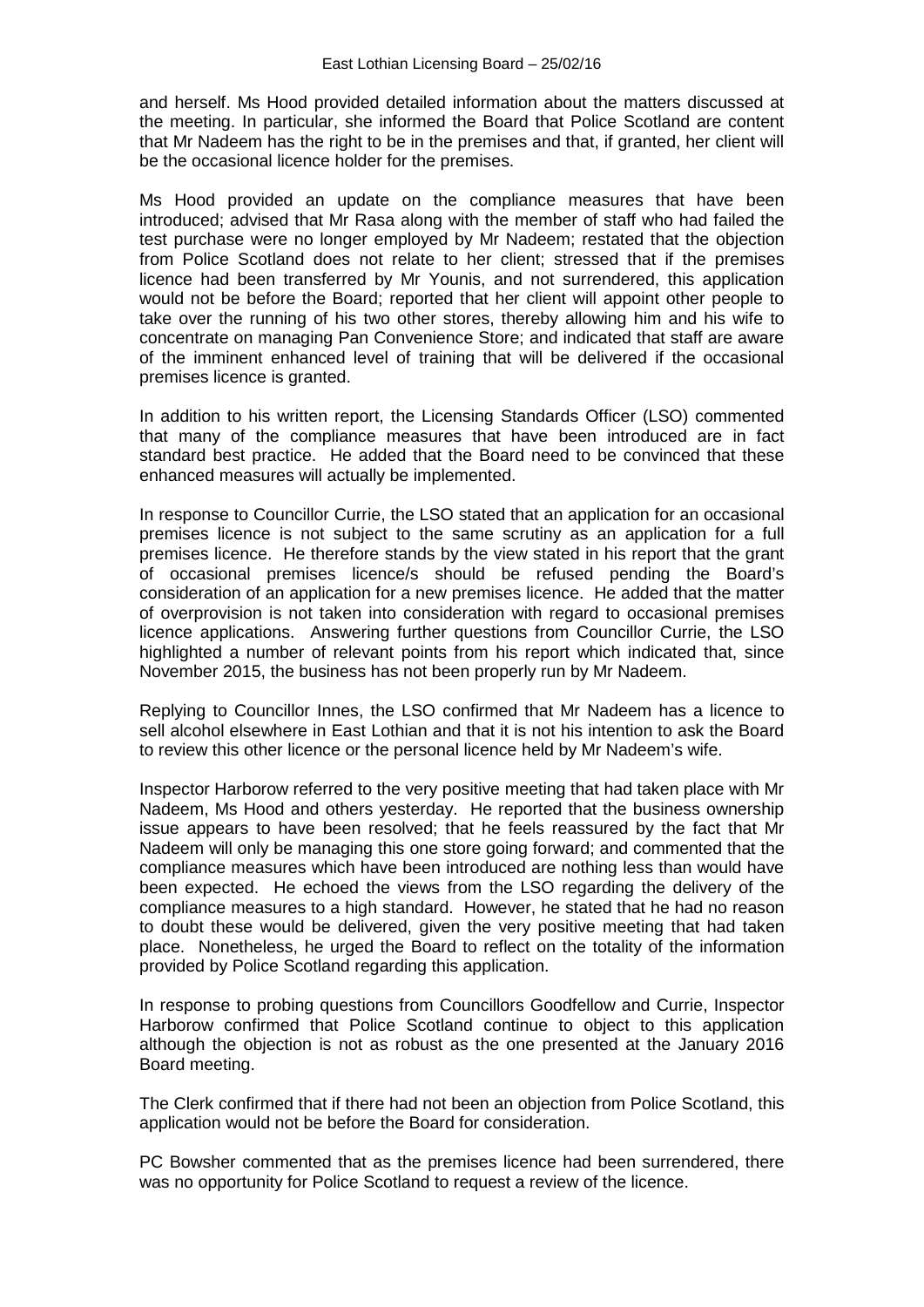Answering questions from Councillor Innes, Inspector Harborow confirmed that Mr Nadeem had a licence to sell alcohol elsewhere in East Lothian and that Police Scotland had no intention to ask the Board to review his other licence.

In response to Councillor Goodfellow, the LSO advised members that, in general across Scotland, premises visits and checks do not take place for occasional premises licence applications.

Ms Hood summarised the position regarding her client and stressed that any request from Police Scotland to review the licence would have been in respect of Mr Younis and not her client. She reminded the Board that Mr Nadeem was not the premises manager and was not the premises licence holder at the time of the test purchase failures and that the application is not in front of the Board as a result of her client's actions. Ms Hood made the point that although this is an application for an occasional premises licence it has been scrutinised as if it was a full premises licence application. She stated that her client is looking to maintain the status quo at the premises and gave her personal guarantee that the staff training would be carried out.

Councillor Innes reflected back the information that had been provided at the meeting. He stated that he could see no reason what so ever not to grant the occasional premises licence, especially given that Mr Nadeem has a licence to sell alcohol elsewhere in East Lothian and was doing so at these premises to the satisfaction of Police Scotland and the LSO. He indicated that he would be supporting the application.

Councillor Currie expressed the view that it was correct that the Board had been made aware all the information that is available in order to consider all the issues. He was encouraged by the enhanced compliance measures and stressed the need for these to be adhered to. Taking into account both the extensive discussions that had taken place between Police Scotland, Mr Nadeem, Miss Hood and others, and the views of the LSO, on balance he was of the opinion that granting the occasional premises licence would be the correct way forward. On the basis that the crucial compliance documentation is put in place, Councillor Currie supported the application.

Councillor Trotter supported the application on the basis that there are no reported issues at Mr Nadeem's other premises and that Mr Nadeem will be directly involved in the day to day running of Pan Convenience Store.

Councillor Grant stated that it was right that Police Scotland had brought all issues to the attention of the Board. He was impressed by the improvements to the compliance paperwork and welcomed the fact that Mr Nadeem would be present in the premises. Councillor Grant supported the application.

Councillor McAllister echoed the comments from Councillors Innes and Currie and added his support to the application.

Councillor Goodfellow, Convenor of East Lothian Licensing Board, announced that there was agreement to grant the application. He commented on the level of scrutiny that had been afforded to this application and hoped that Police Scotland and the LSO would continue their scrutiny of these premises and provide feedback to the Board when it meets on 24 March 2016.

The Clerk advised members that two other occasional premises licence applications are pending and stated that if there are no comments to the contrary, these will be processed in the normal way.